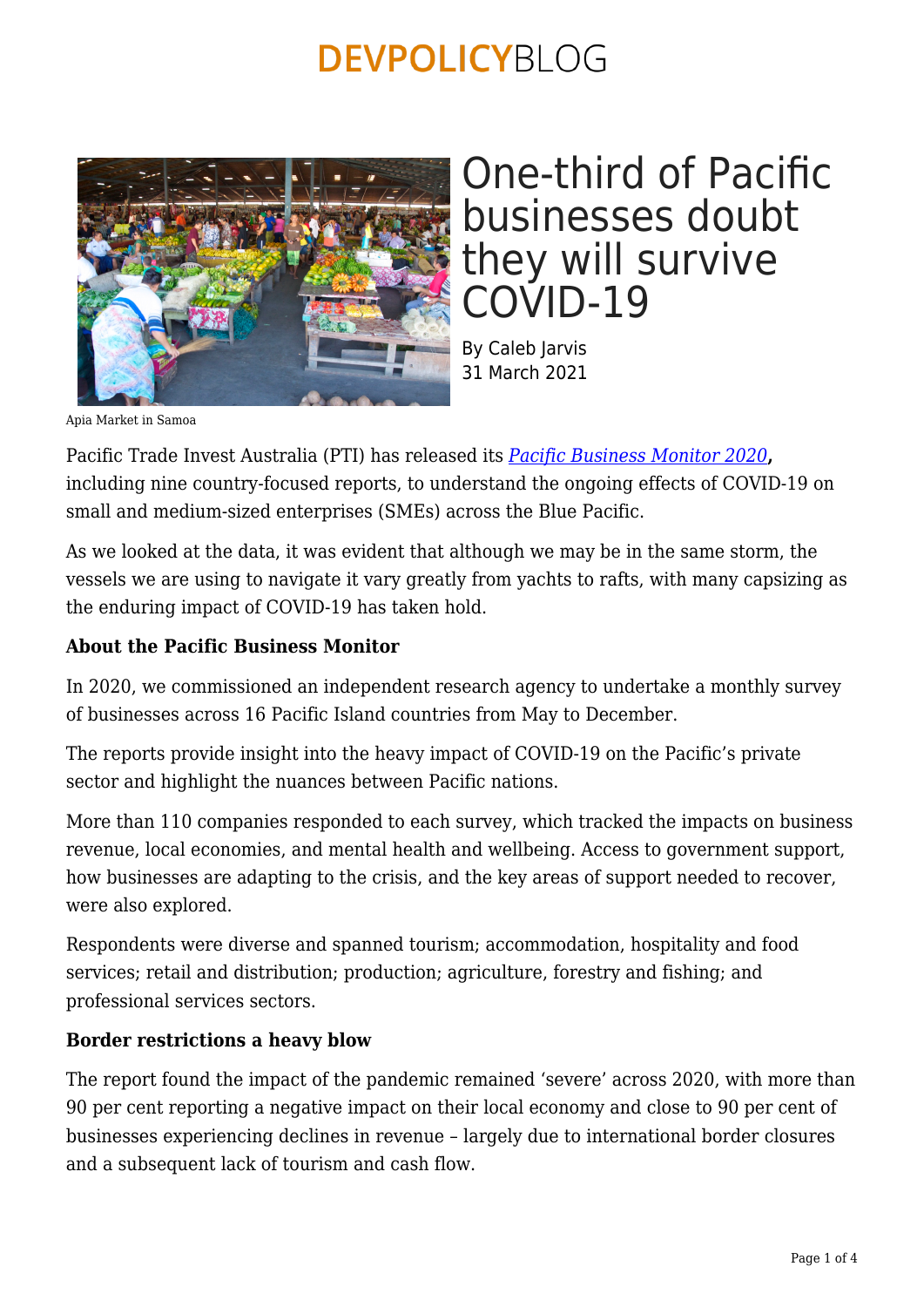Declines in revenue reported were highest in the Solomon Islands and Vanuatu, with 100 per cent of respondents at the end of 2020 reporting a decline, in contrast to New Caledonia where 56 per cent of businesses reported a decline.

Continued uncertainty about how long the crisis will last and when borders will re-open makes it difficult for many businesses to generate short and long-term plans, particularly in countries that rely heavily on international tourism.

At the time of publishing the 2020 report, 62 per cent of businesses were experiencing negative impacts on their mental health, though this had peaked at 74 per cent earlier in the year.

The impacts on the economy, livelihoods and lifestyles, and the uncertainty of when things will return to 'normal', remain challenges for businesses and communities across the Blue Pacific.

The pandemic also impacted Pacific supply chains and distribution channels; during the second half of 2020, three-quarters of businesses reported that rising costs of products and raw materials had become increasingly challenging.

### **The impacts on female-led businesses**

We also took a closer look at the data to understand the impacts of the pandemic on femaleled businesses, finding that in 2020, female-led businesses were more likely to have experienced a 'very negative' impact.

As an example, 79 per cent of female-led businesses in this female-specific survey reported a significant decline in revenue since the COVID-19 pandemic began, compared to 54 per cent of their male-led counterparts.

### **Businesses adapt in response to challenges**

Although approximately one third of respondents permanently or temporarily closed their businesses in July and August in response to these conditions, this number decreased towards the end of 2020. However, only 53 per cent of businesses reported being operational in Tonga at the end of 2020.

To remain operational, most respondents took action to minimise the damage to their businesses, such as reducing operational costs.

The survey found that since August 2020, 50 per cent of businesses had started to diversify their offerings, with nearly a quarter pivoting to sell more online between August and December 2020.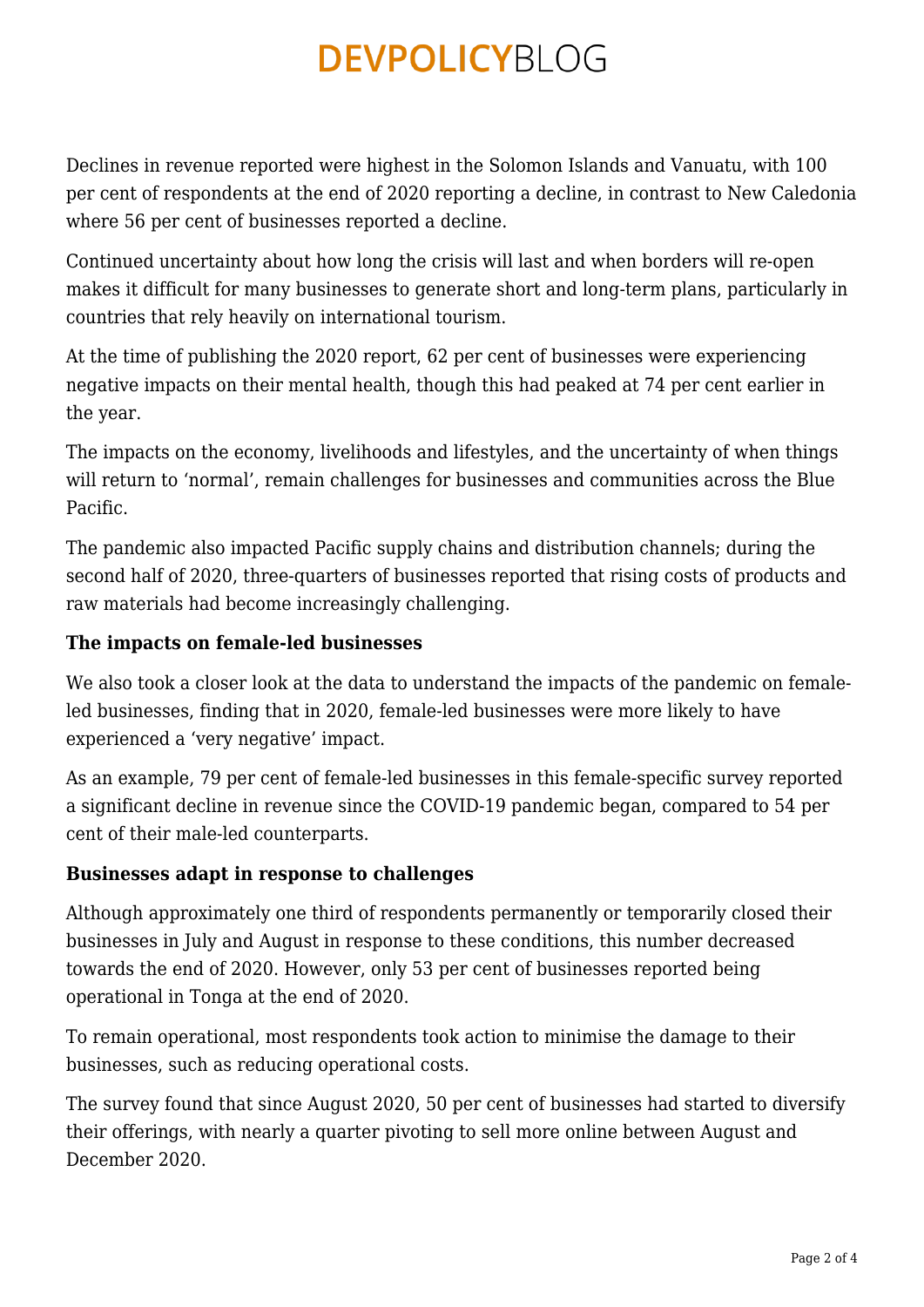Vanuatu Basket – a local company connecting farmers from across the archipelago – is a great example of this diversification. Prior to COVID-19, the company supplied the booming cruise ship industry in Port Vila with fresh farm produce.

However, the onset of the pandemic and international border closures halted cruise ship routes and their market. We provided buyer introductions and market entry advice that resulted in Vanuatu Basket establishing a new market exporting their coconuts into Australia.

### **Signs of optimism, but uncertainty and challenges remain**

While the impacts of the pandemic remain severe, there are signs of optimism.

79 per cent of respondents in the February 2021 survey reported a negative impact (down from 89 per cent at the end of 2020 and the lowest percentage since these surveys began).

In my conversations with businesses and stakeholders in the Pacific, the announcement of travel bubbles and recent deployment of vaccines have provided a glimmer of hope, and most businesses understand that the needle has moved and are trying to adapt to these new business conditions.

However, until there is certainty and a concrete timeline for the re-opening of international borders and the return of international tourism, many businesses will still feel adrift.

Our March 2021 survey showed business confidence has decreased – with just 69 per cent of respondents confident that their business will survive COVID-19 and 55 per cent of businesses also indicating that they require access to financial support.

It's still a long voyage for businesses in the Blue Pacific and it's vital that we continue to listen to the private sector and ensure our responses are tailored to the circumstances of individual nations and businesses.

*Download the Pacific Business Monitor 2020 and access individual country-focused Pacific Business Monitors [here](https://www.pacifictradeinvest.com/services/pti-pacific-business-monitor).*

### **About the author/s**

### **Caleb Jarvis**

Caleb Jarvis is Pacific Trade Invest Australia's Trade and Investment Commissioner. Founded in 1979, [PTI Australia](https://pacifictradeinvest.com/) is an agency of the Pacific Islands Forum Secretariat, funded by the Australian Government, that facilitates trade and investment in the Pacific islands. PTI Australia is working to facilitate growth of the Australian Government's Pacific